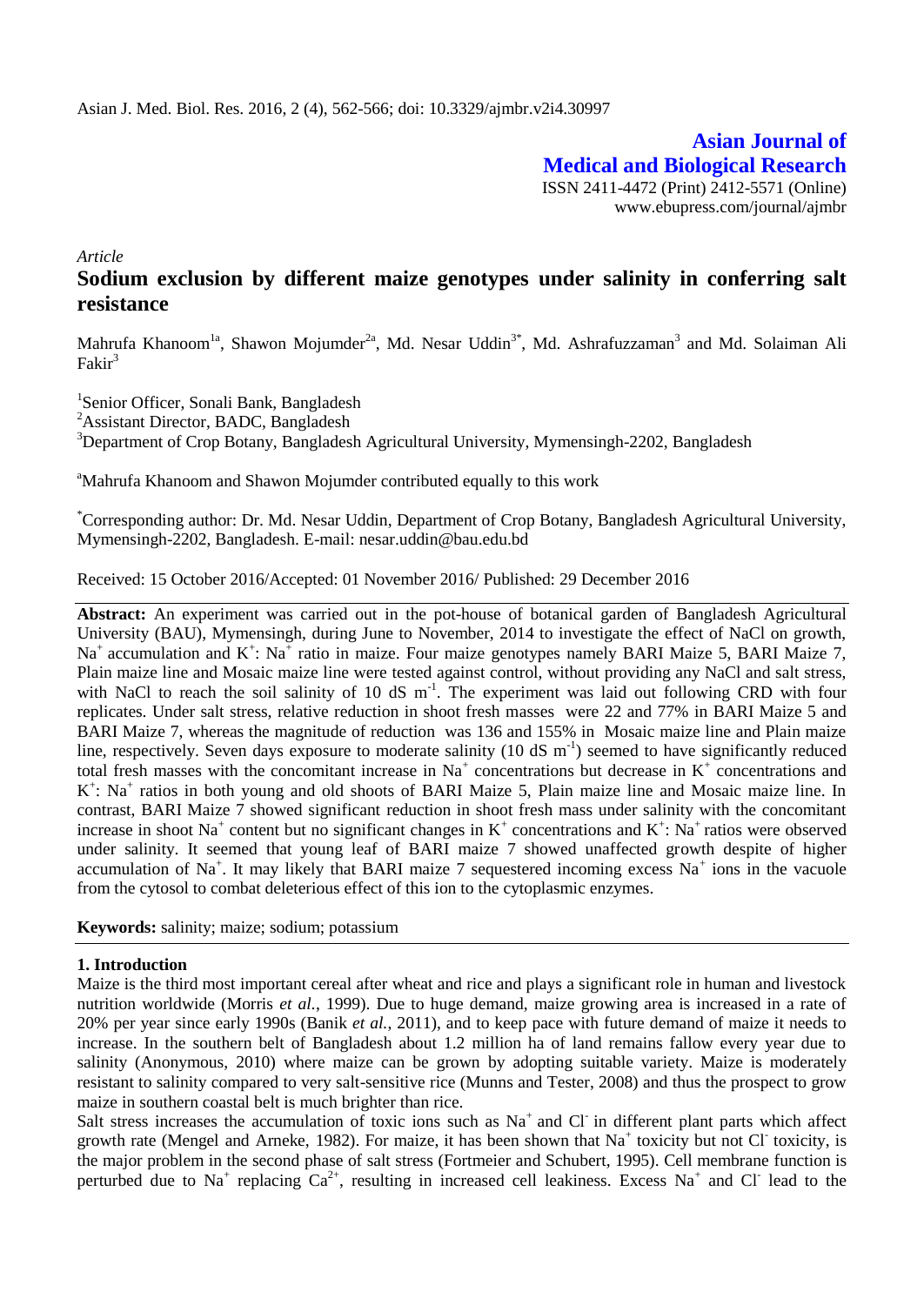appearance of symptoms like those of  $K^+$  deficiency. The deficiency of  $K^+$  initially leads to chlorosis and then causes necrosis (Gopal and Dube, 2003).

Regarding the ion-specific effects of salinity, the  $K^+$ : Na<sup>+</sup> ratio is another adequate parameter to characterize salt resistance because plant cells have to maintain low cytoplasmic  $Na<sup>+</sup>$  concentrations and concurrent high concentrations of  $K^{\dagger}$  for maintaining optimal growth (Niu *et al.*, 1995; Tiwari *et al.*, 2010). When plants are grown in typical NaCl-dominated saline environments in nature, it comes to an accumulation of  $Na<sup>+</sup>$  in the cytosol resulting in a high Na<sup>+</sup>: K<sup>+</sup> ratio. This alteration finally disrupts enzymatic functions that are usually achieved in cells. Therefore, it is very important for cells to maintain a low  $Na^+$ :  $K^+$  ratio in the cytosol under salt stress (Maathuis and Aontmann, 1999).

The response of maize to salinity varies depending on the stage of development (Maas *et al.,* 1983; Pasternac *et al.,* 1985). Vegetative growth appears to be the most sensitive to salinity (Uddin *et al.*, 2014; Hatzig *et al.*, 2010; Pitan *et al.*, 2009), while plants are much less affected at later stages (Cramer, 1994). Maize excludes Na<sup>+</sup> (Drew and Läuchli, 1985), although there are large differences in Na<sup>+</sup> exclusion ability between different cultivars of maize (Schubert and Läuchli, 1990). It has been reported that due to efficient Na<sup>+</sup> exclusion, newly developed maize hybrids show strongly improved salt resistance in the second phase of salt stress (Schubert, 2009). In the present study four maize genotypes were grown under high NaCl concentration (10 dS  $m^{-1}$ ) to impose second phase reaction of salt stress. In this context low  $Na<sup>+</sup>$  uptake at the root surface would contribute to low root-to-shoot translocation of  $Na^+$  which may contribute to salt resistance of maize plants. Thus this research was based on the following objective.

- a) to determine shoot  $Na<sup>+</sup>$  content as an index of  $Na<sup>+</sup>$  exclusion at the root surface in four maize genotypes;
- b) to determine the  $K^{\dagger}$ : Na<sup>+</sup> ratio as a salt-resistance mechanism in maize shoot.

## **2. Materials and Methods**

## **2.1. Experimental design and treatment**

The experiment was laid out following Completely Randomized Design (CRD). Four maize genotypes namely BARI Maize 5, BARI Maize 7, Mosaic maize line and Plain maize line were tested against control (no added NaCl) and salinity (added NaCl to develop the EC 10 dS m<sup>-1</sup>). Three seeds were sown in individual pot containing 17 kg air dried soil under pot house condition. Only one seedling pot<sup>-1</sup> was allowed 4 d after seeding. The NaCl treatment started on day  $14$  with 2.5 dS m<sup>-1</sup> in the treated pot. It was increased daily with 2.5 dS  $m^{-1}$  with NaCl till an EC of 10 dS  $m^{-1}$  was reached on day 17 and maintained till harvest on day 23. One plant per pot would in no case can uptake huge NaCl from the 17 kg soil that can reduce soil EC significantly from the value of 10 dS m<sup>-1</sup>. Fourth and above order leaves were grouped as young shoot whereas rest leaves were grouped as old shoot.

## **2.2. Determination of Na<sup>+</sup> and K<sup>+</sup>**

The shoot and root samples were oven-dried to a constant weight at 80° C. The mean seedling dry weight of shoot (mg) was calculated for each treatment. Maize plant samples were analyzed to determine the amount of  $Na<sup>+</sup>$  and  $K<sup>+</sup>$  content therein. All elemental analyses were conducted on acid digested material through micro-Kjeldahl digestion system. The digested samples were analyzed for Na<sup>+</sup> and  $K^+$  by flame photometer (Model PERKIN-ELMER, 2380). The K<sup>+</sup>: Na<sup>+</sup> ratio was calculated from concentrations of Na<sup>+</sup> and K<sup>+</sup> in the plant tissues.

#### **3. Results and Discussion**

Salt stress (10 dS m<sup>-1</sup>) significantly ( $P \le 5.0\%$ ) reduced shoot fresh mass in all the four maize genotypes namely BARI maize 5, BARI maize 7, Plain maize line and Mosaic maize line genotypes compared to control (Fig. 1). However, maize genotypes did not show reduction in root fresh mass due to salinity except Mosaic maize line. The relative reduction in shoot fresh masses in salt treated plants compared to control was 22, 77, 155 and 136% for BARI Maize 5, BARI Maize 7, Mosaic maize line and Plain maize line, respectively. Thus it appeared that BARI Maize 5 and BARI Maize 7 performed relatively better under salt stress compared to Mosaic maize line and Plain maize line. Several investigations have shown that salt stress imposed by NaCl causes a persistent decrease of the elongation rate of maize leaves (Chazen *et al*., 1995; Neumann, 1993), thereby reducing shoot growth (Uddin *et al*., 2014; Uddin *et al*., 2013; Hatzig *et al*., 2010).

Salt stress (10 dS m<sup>-1</sup>) significantly ( $P \le 5.0\%$ ) increased shoot Na<sup>+</sup> content both in young and old shoot of the four maize genotypes (Fig. 2A). The relative increase in shoot  $Na<sup>+</sup>$  content of salt treated plants compared to control was 117, 129, 134 and 167% for the young shoot; whereas it was 70, 58, 94 and 72% for the old shoot of BARI Maize 5, BARI Maize 7, Mosaic maize line and Plain maize line, respectively. Thus, it appeared that all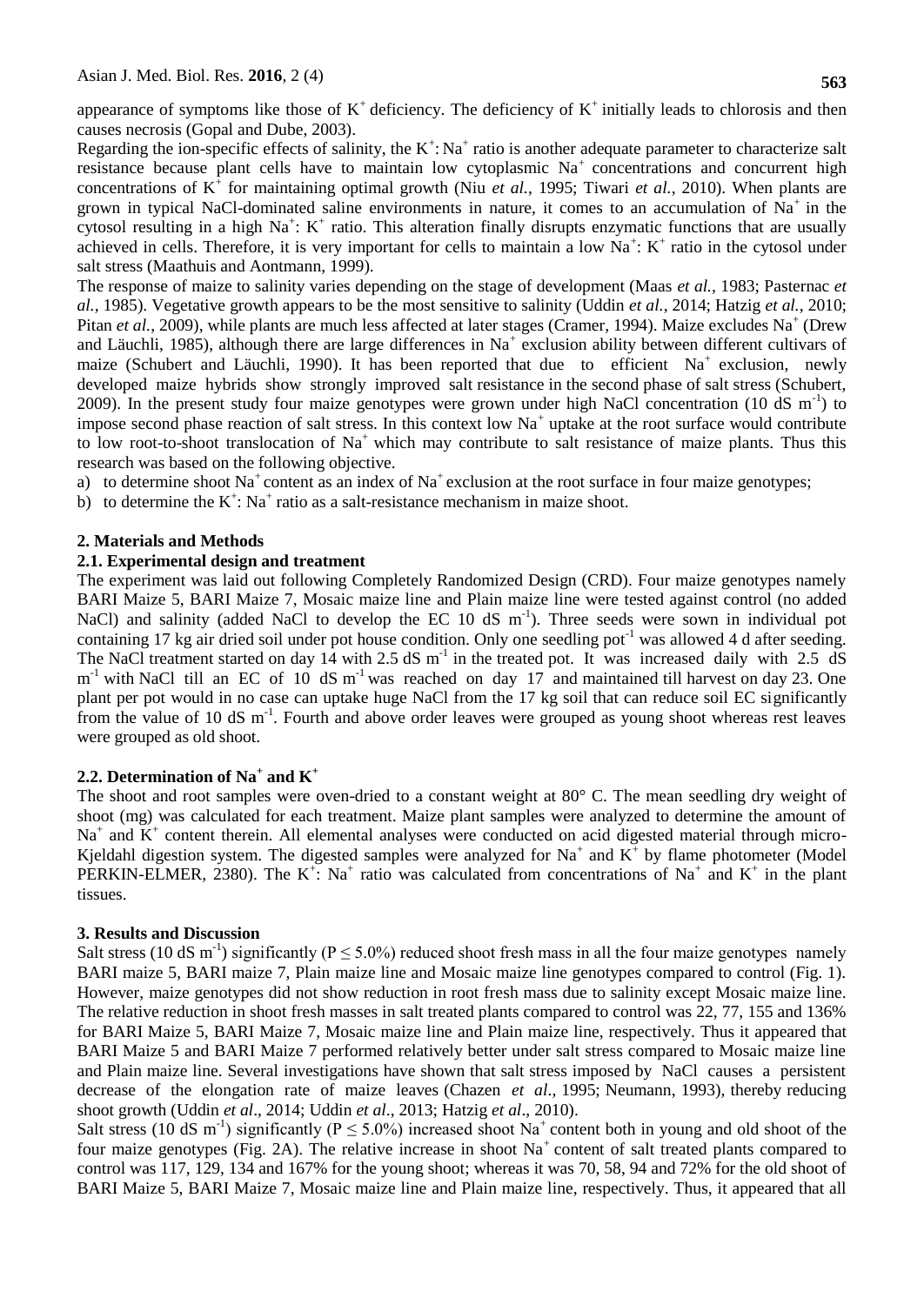these maize genotypes translocated higher amount of  $Na<sup>+</sup>$  in their shoot. Maize genotypes which have a capacity to exclude Na<sup>+</sup> from the shoot showed better growth (Fortmeier and Schubert, 1995), or in some cases saltresistant maize genotypes translocated Na<sup>+</sup> to leaves at a higher rate than salt-sensitive genotypes (Cramer *et al.*, 1994). In the later phenomena, maize shoot sequestered excess  $Na<sup>+</sup>$  in the vacuole from the cytosol to keep the cytoplasmic enzymes safe.



**Figure 1. Fresh masses of leaf in four maize genotypes as influenced by salinity. The values are means of**  four replicates  $\pm$  SE (n = 4). Significant differences (P  $\leq$  5%) between two treatments are indicated by **asterisk as per student t***-***test.**



**Figure 2. Effect of NaCl on [A] Na<sup>+</sup> and [B] K<sup>+</sup> content in the young and old shoot of four maize genotypes. Standard error bar represents standard error of means (SEM) of four replicates. Significant**  differences ( $P \le 5\%$ ) between two treatments are indicated by asterisk as per student t-test.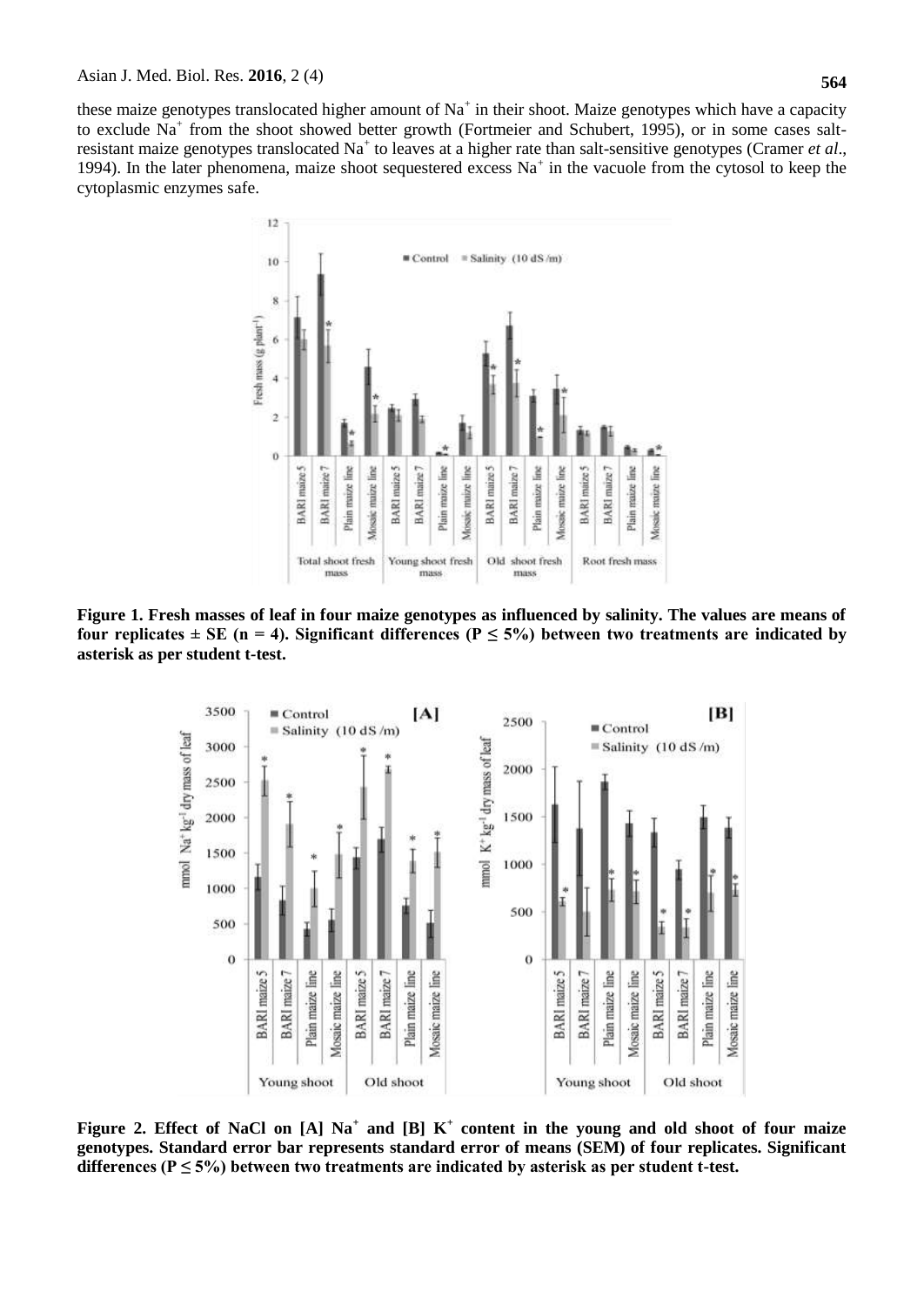



## **Figure 3. Effect of NaCl on K<sup>+</sup> : Na<sup>+</sup>ratio in the young and old shoot of four maize genotypes. Standard**  error bar represents standard error of means (SEM) of four replicates. Significant differences ( $P \le 0.05$ ) **between two treatments are indicated by asterisk as per student t-test.**

In contrast to the Na<sup>+</sup> content, salinity (10 dS m<sup>-1</sup>) significantly ( $P \le 5.0\%$ ) decreased shoot K<sup>+</sup> content both in young and old shoots of all maize genotypes except young shoot of BARI maize 7 (Fig. 2B). The relative decrease in shoot  $K^+$  content of salt treated plants compared to control was 172, 63, 61 and 119% for the young shoot; whereas the relative decrease in  $K^+$  content was 337, 64, 53 and 92% for the old shoot of BARI Maize 5, BARI Maize 7, Mosaic maize line and Plain maize line, respectively. Thus it appeared that all these maize genotypes accumulated lesser amount of  $K^+$  in the shoot in contrast to the higher amount of Na<sup>+</sup> under salinity treatment. The relative loss of  $K^+$  content in BARI maize 7 was appeared as minimum compared to BARI maize 5 and Mosaic maize line.

K<sup>+</sup>: Na<sup>+</sup> ratio is one of the most important parameters to describe salt resistance feature of monocot plant like maize (Niu *et al.*, 1995; Tiwari *et al.*, 2010). It appeared that genotypic K<sup>+</sup>: Na<sup>+</sup> ratios follow the similar trend to K<sup>+</sup> concentrations (Fig. 3). Due to NaCl stress  $\hat{K}^{\dagger}$ : Na<sup>+</sup> ratio declined rapidly with the concomitant increase in  $Na<sup>+</sup>$  concentration. The relative decreases in shoot  $K<sup>+</sup>$ : Na<sup>+</sup> ratios of salt treated plants compared to control were 562, 90, 84 and 777.6% for the young shoot; whereas the relative decrease in  $K^+$  content was 230, 78, 74 and 230% for the old shoot of BARI Maize 5, BARI Maize 7, Mosaic maize line and Plain maize line, respectively.

#### **4. Conclusions**

In the light of results it can be concluded that the shoot growth of BARI maize 5 and BARI maize 7 appeared as relatively resistant compared to Mosaic maize line and Plain maize line. Relative better shoot growth of BARI maize 7 under salinity may be due to its capability to maintain higher  $K^+$  and  $K^+/Na^+$  ratio. However, relatively better performance of BARI maize 5 under salinity cannot be explained by the current experiment and needs further research.

#### **Acknowledgement**

This MS research work was also a part of project funded by University Grants Commission (UGC), Bangladesh. We greatly acknowledge Prof. Dr. Md. Abdur Rahim, Department of Horticulture, BAU for providing seeds of two maize genotypes.

## **Conflict of interest**

None to declare.